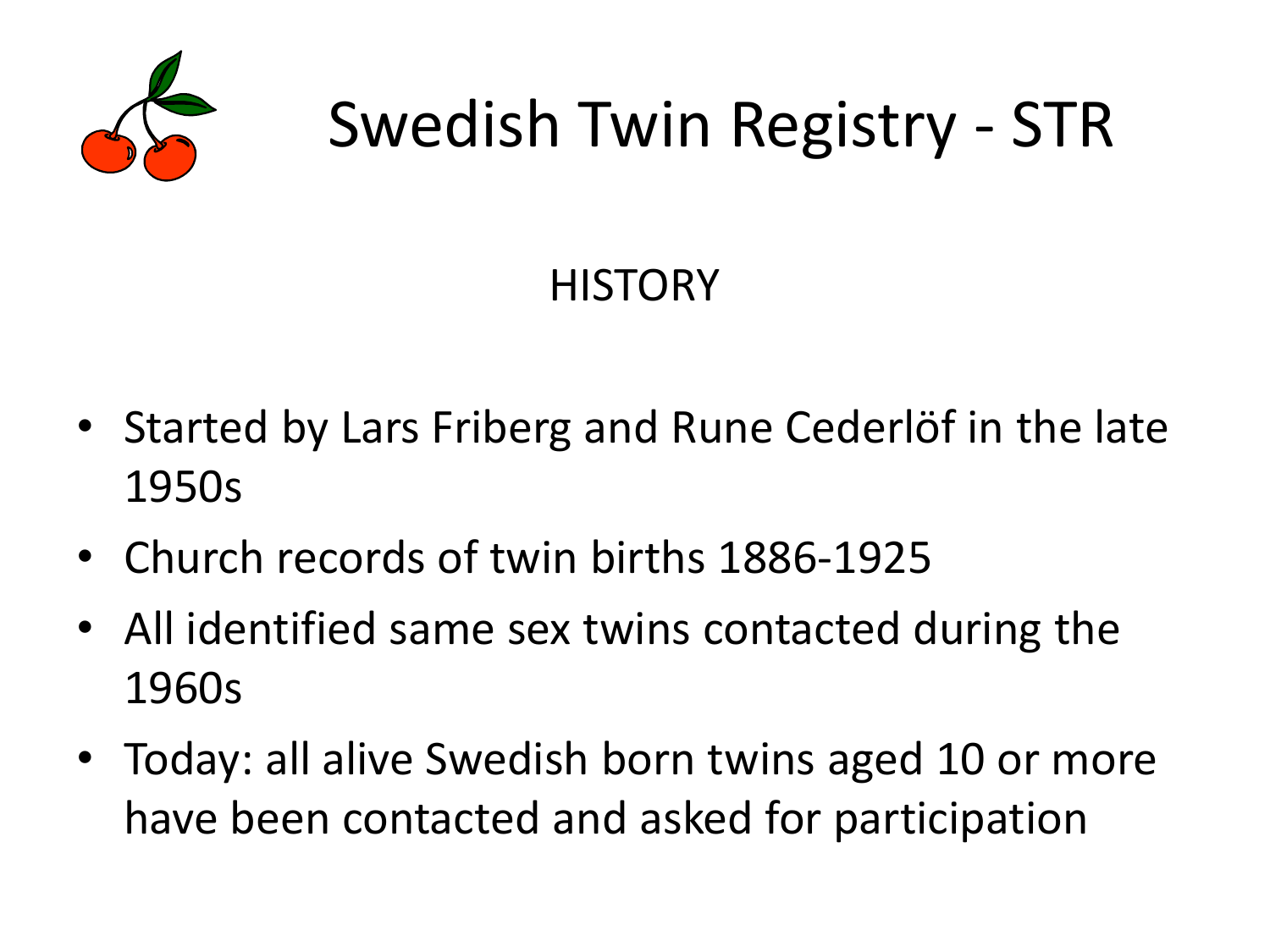# STR leadership organization

#### • STR steering group:

- Patrik Magnusson (director)
- Nancy Pedersen
- Paul Lichtenstein
- Martin Schalling
- Catarina Almqvist
- Maria Feychting
- Johan Askling
- Sofia Carlsson
- Magnus Johannesson

#### • National council:

- Representatives from
- Lund University
- Göteborg University
- Örebro University
- Jönköping University
- Linköping University
- Umeå Universtiy
- Handelshögskolan Stockholm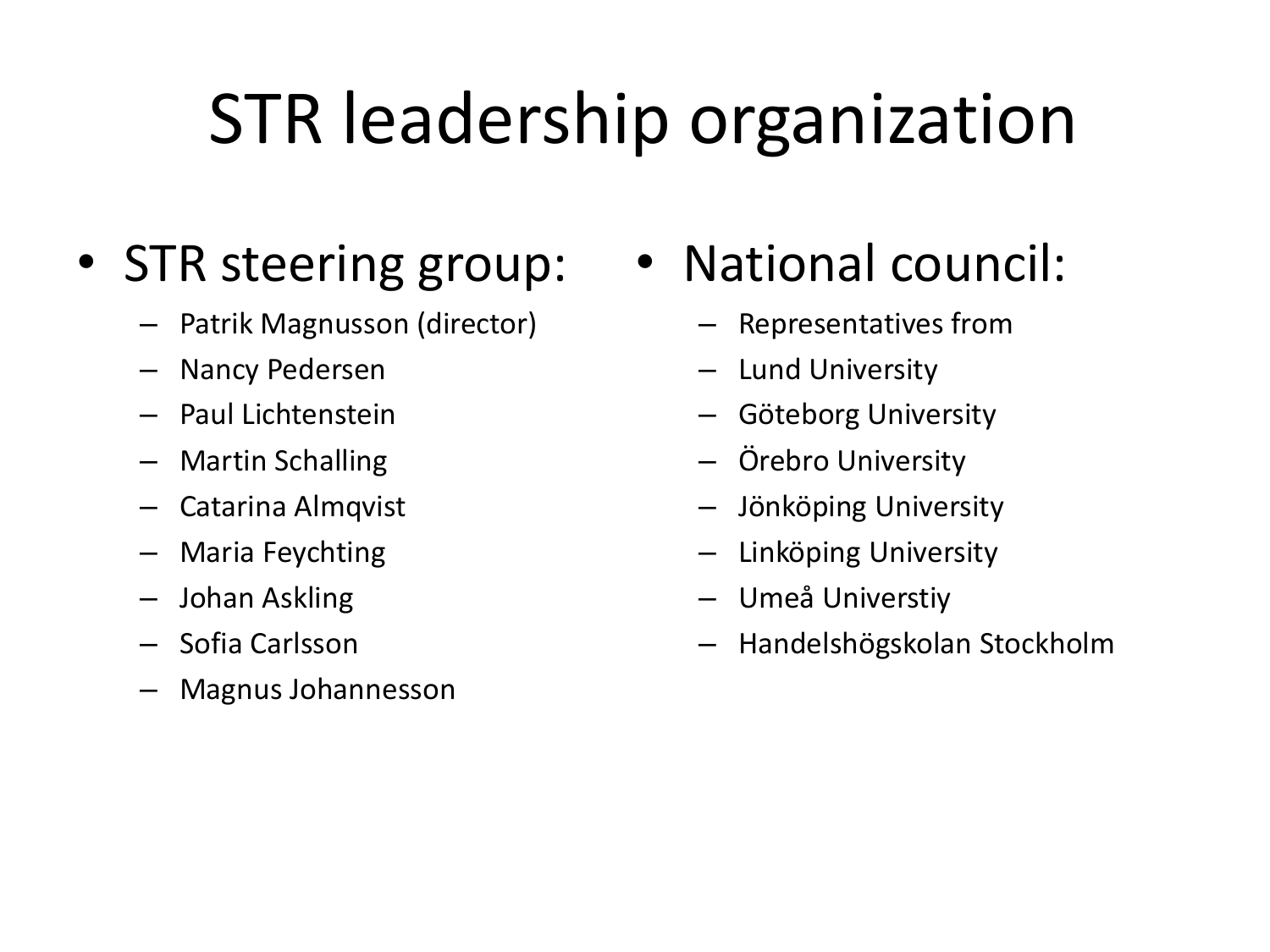# Funding

- Run as a KI core facility
- Economic support from the Swedish Research Council 2018-2022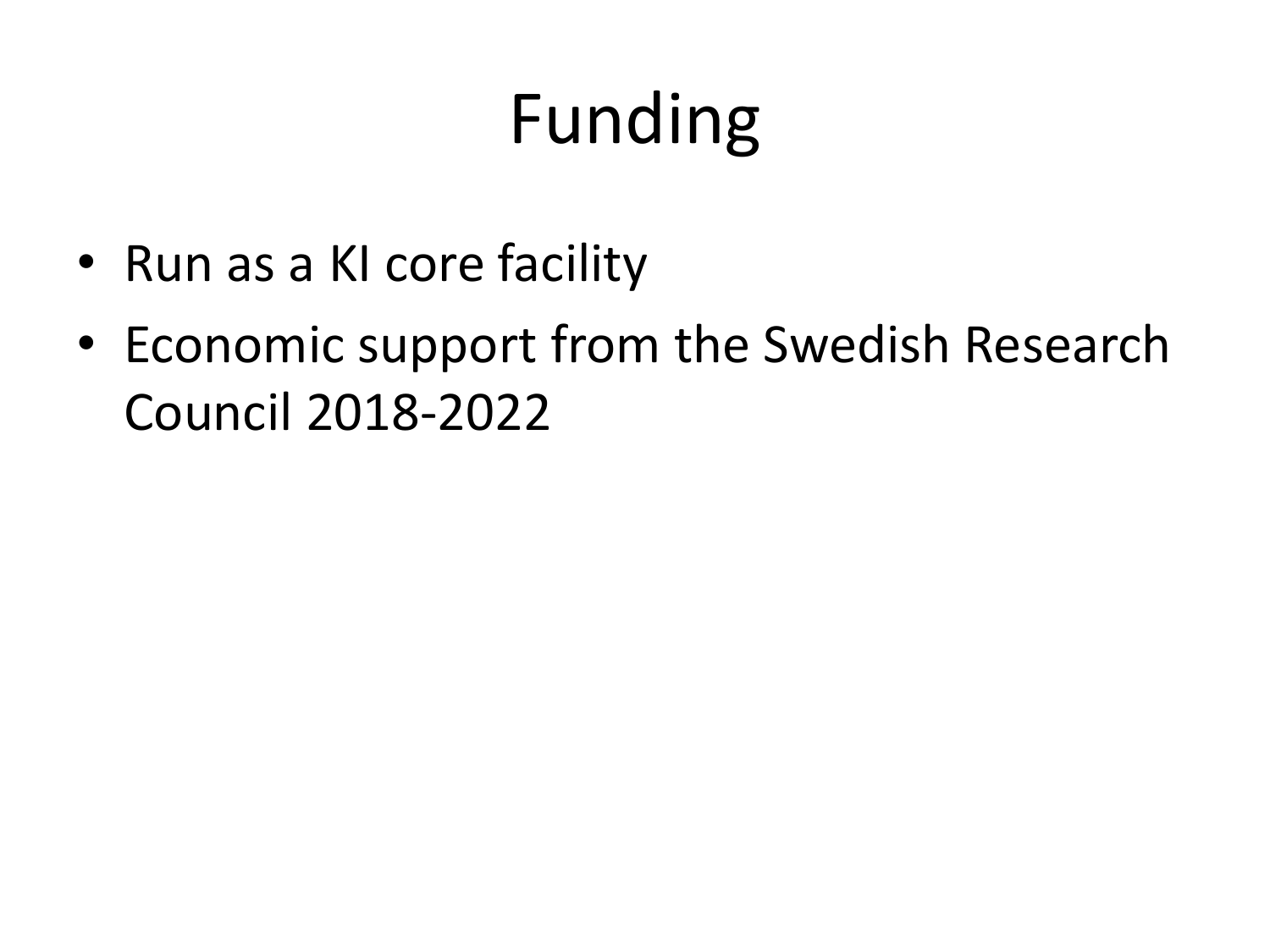



Birth cohort

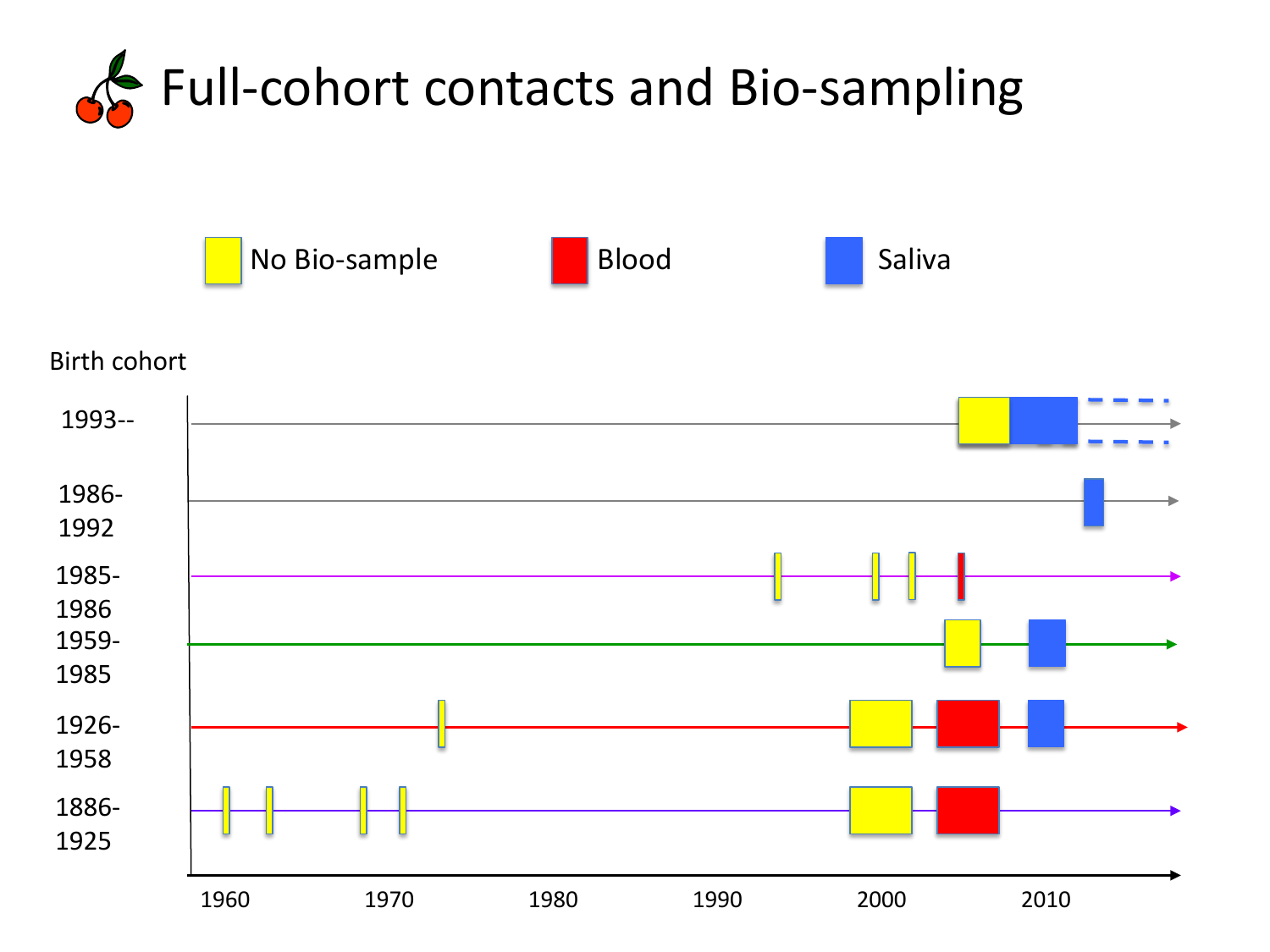### Current invitation/recruitment into STR

- Since 2004 we contact parents to Swedish born twins when the twins turn 9 years of age
- Request to participate in STR broad consent
- Screen for somatic and mental health problem
- High participation rate (70%)
- Follow-up's at 15, 18 and 24 years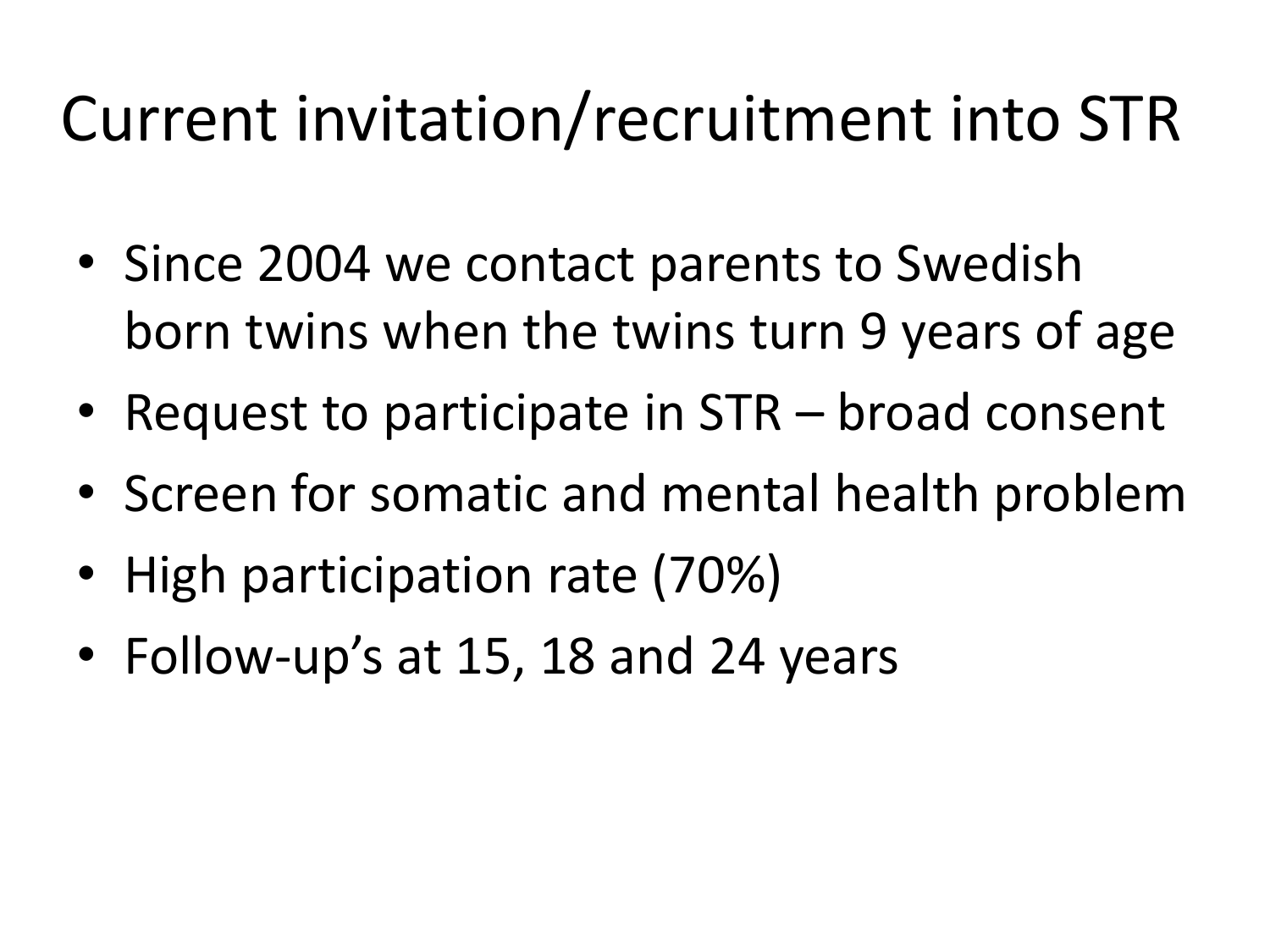## Recent "Landmark"

- All adult Swedish born twins 10 years or older have now been contacted for participation with general questionnaire and DNA donation request
- 200 000 in the register
- 160 000 have zygosity
- The largest twin register in the world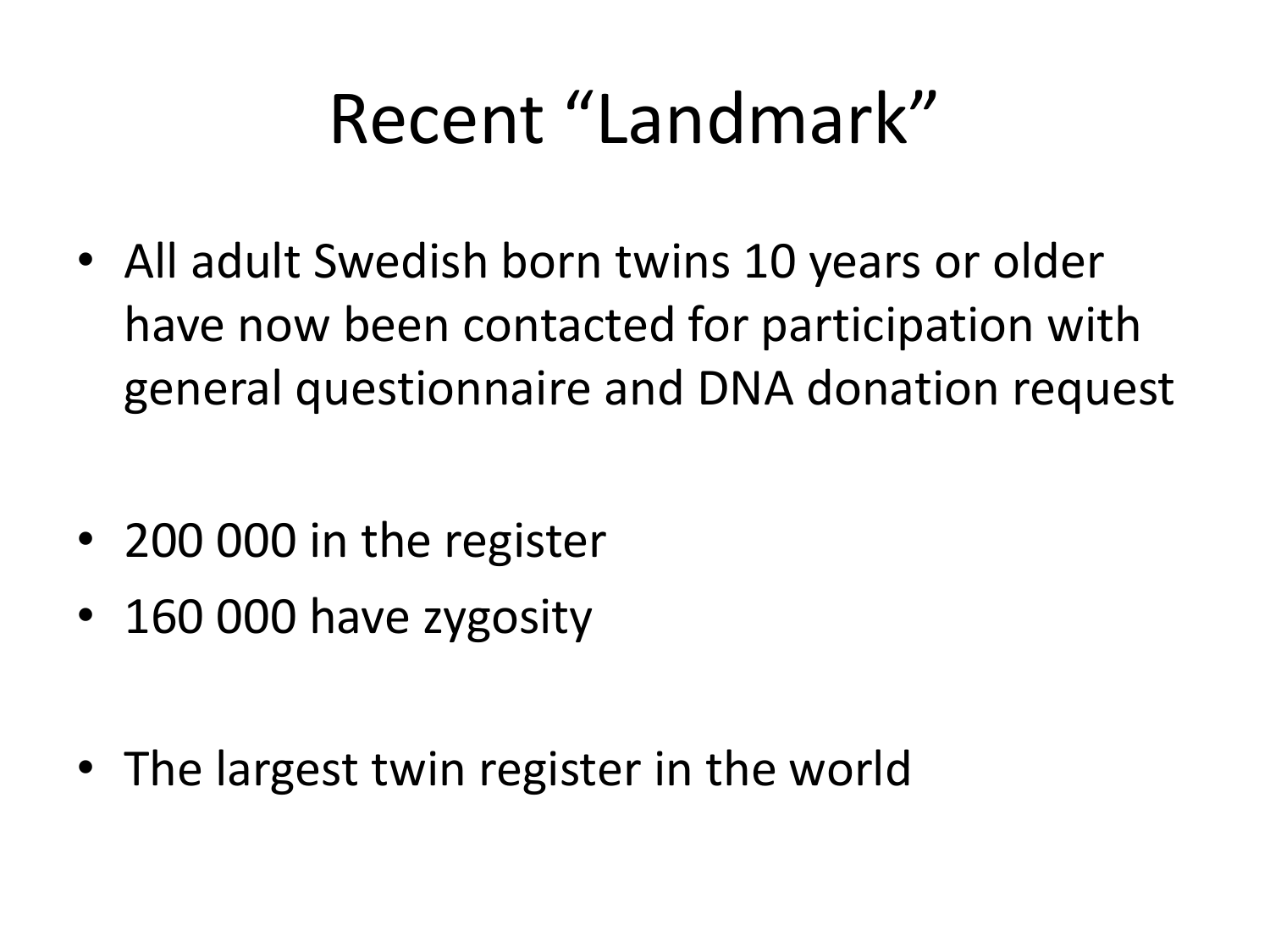## Data

- Paper Questionnaires
- Telephone interviews (SALT 1998-2002)
- Web questionnaires (2005 and onwards)
- Health check-up (TwinGene, CATSS, SATSA)
- Health registers (National Board of Health and Welfare)
- DNA (N=60 000)
- GWAS (N=40 000)
- Serum (N=15 000)
- Blood biochemistry (TwinGene, SATSA)
- Computer tests (cognition, time-consistency)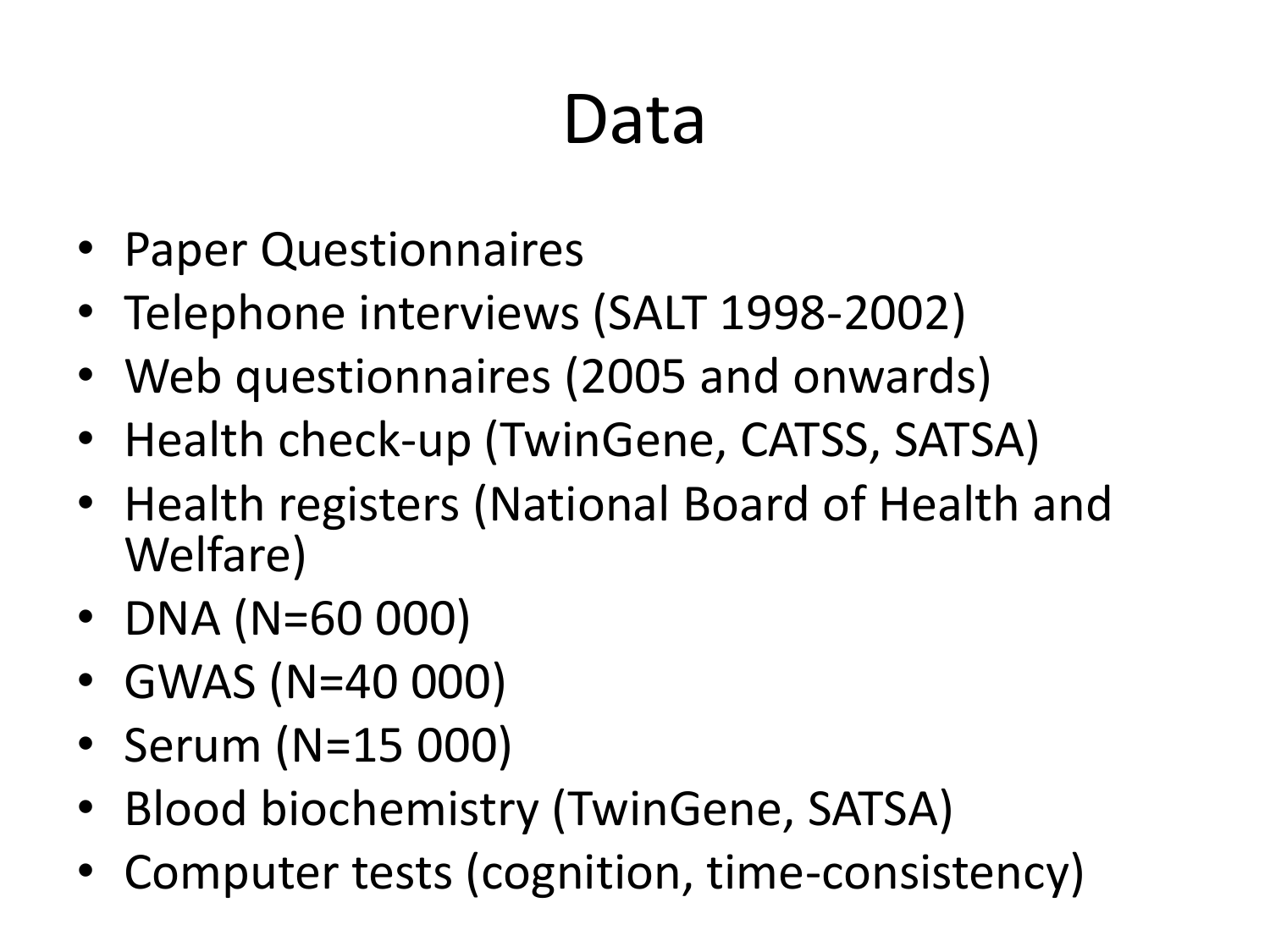# GWAS (Illumina)

- Older twins, born 1911-1958:
	- $N = 20000$
	- Genotyped in Uppsala (SNP&SEQ Tech) 2008, 2011, 2015
- Twins born 1959-1993 (ongoing)
	- $N = 13300$
	- Genotyped in Uppsala (SNP&SEQ Tech) 2018
- Younger cohort, born 1994 and onwards (ongoing)
	- $N = 17000$
	- Genotyped in Uppsala (SNP&SEQ Tech) 2015, 2018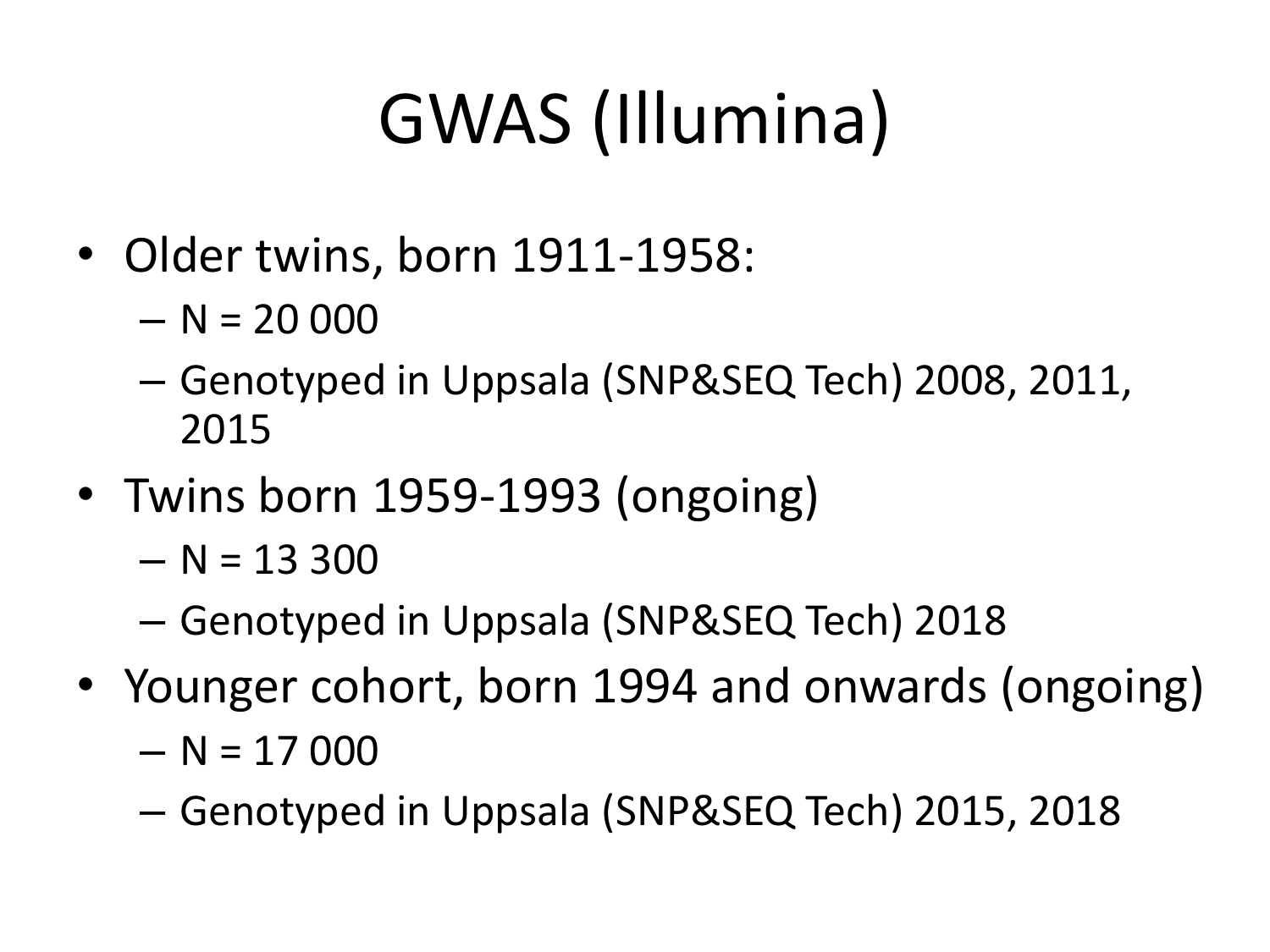### Serum measurements

- All of TwinGene (N=12600)
	- HDL, LDL, TC, TG, CRP, Hb, HbA1c, Glucose, ApoA1, ApoB
	- ACPA (Lars Klareskog)
	- Total IgA (Lennart Hammarström)
	- Creatinine, Cystatin C (Per Svensson)
	- Pepsinogen I/II, H.pylori (Weimin Ye)
- **Subsets** 
	- LpPla2, aPC, aOxCl (Ulf de Faire, Johan Frostegård)
	- PCSK9, APOC3 (Ferdiand Van T Hooft)
	- Proteomics (SciLife Lab Protein atlas)
	- Metabolomics (HPLC Mass spec)

Serum is an available but limited resource!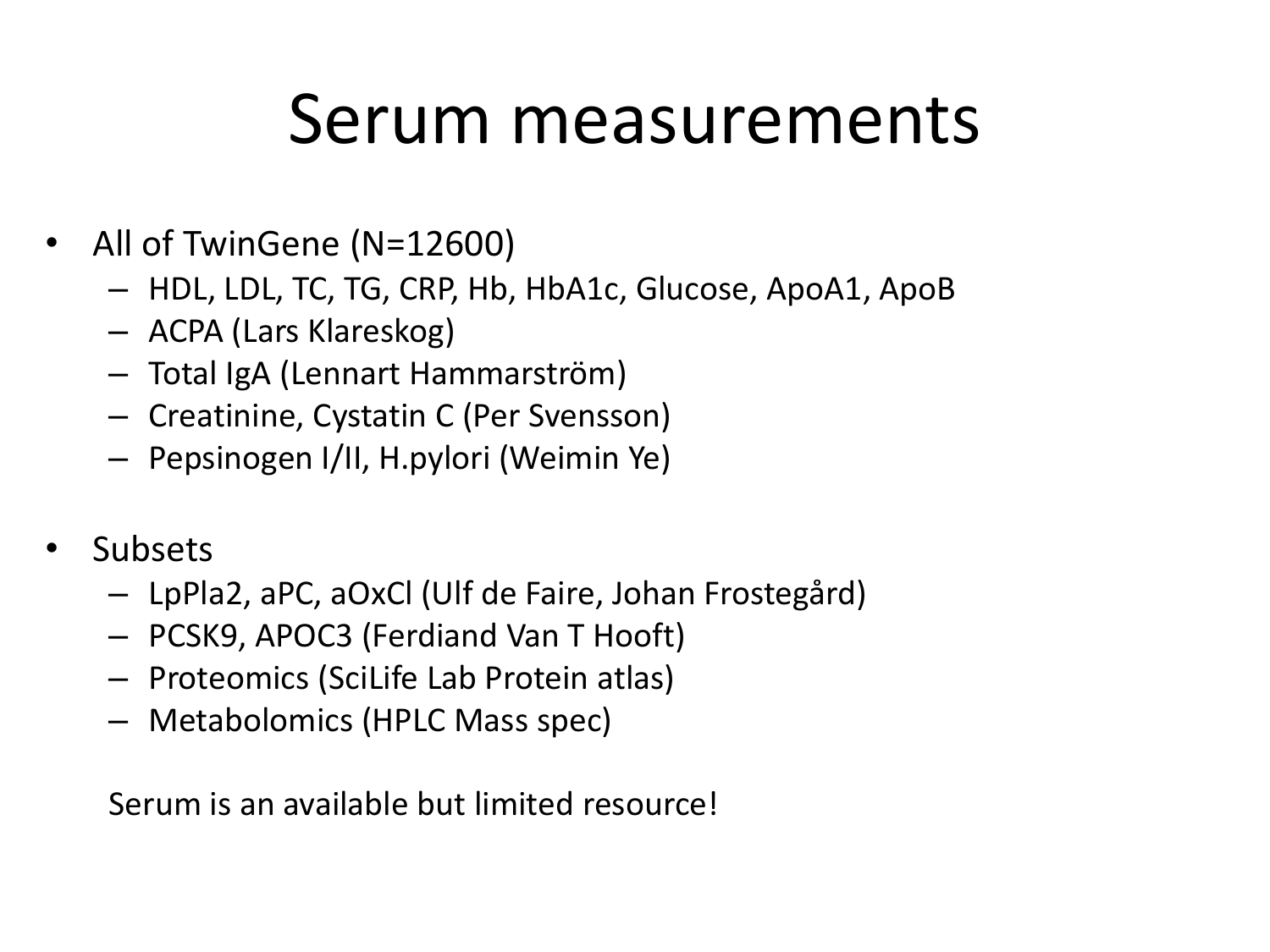# Epigenetics in twins

- Key observations:
	- Gene expression differs between cell types within individual
	- Discordant MZ twins
	- Gene expression influenced by environment
- Epigenetic measures:
	- DNA methylation, histone acetylation etc.
- Confounding from Genetics:
	- MZ twins may provide remedy!